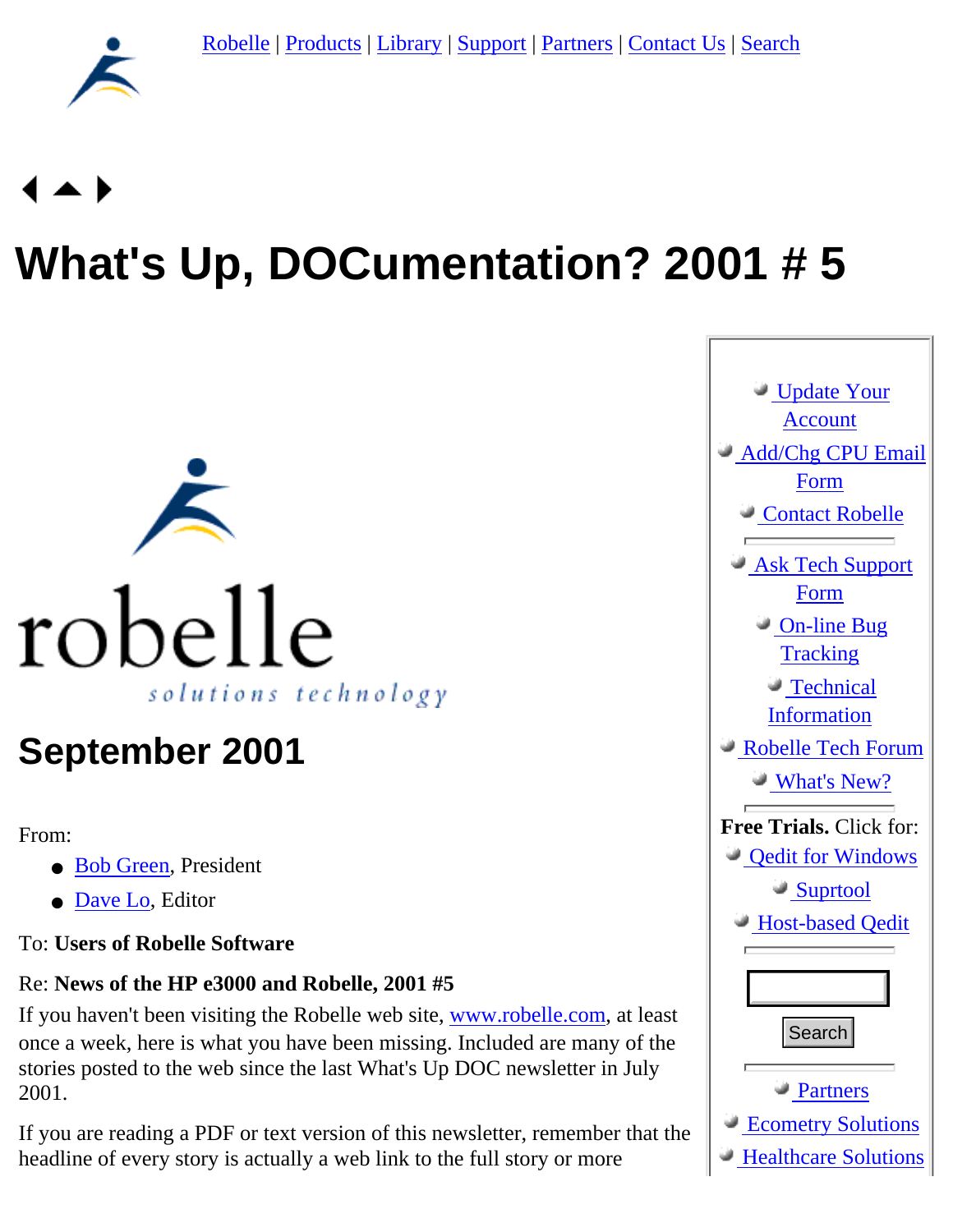information. If you want to follow a link to get more information, go to the web home of the current newsletter:

<http://www.robelle.com/library/newsletter/latest.html>

## **Table of Contents:**

- **[News and Upcoming Events](#page-1-0)**
- **[HP Tips](#page-3-0)**
- **[Qedit for Windows Tips](#page-5-0)**
- **[Suprtool Tips](#page-7-0)**
- [Links/Resources](#page-8-0)
- **[Internet Tips](#page-9-0)**



## <span id="page-1-0"></span>**News and Upcoming Events**

#### **[HPWorld 2001: Photos and News](http://www.robelle.com/hpworld/2001/)**

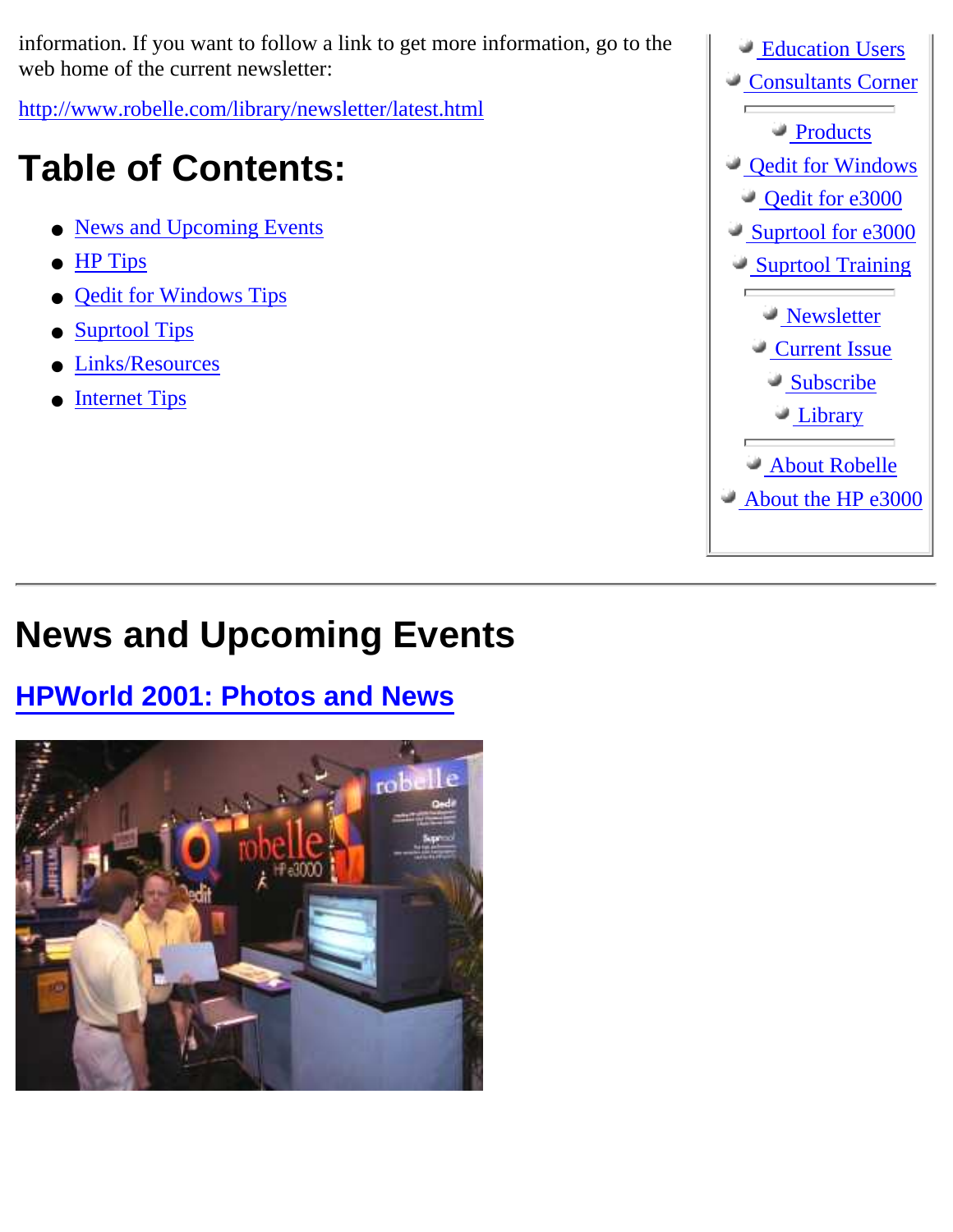

Robelle had a good week at HPWorld and we snapped many pictures. Click the link above to find out about the "Most Fun Booth" and Bob Green's **Top Ten Software Tips from the Dark Side**



### **[3kworld: Winston Prather and Dave Snow at HPWorld](http://www.3kworld.com/newsroom.asp?appmode=itemDetail&news_PK=3554)**

3kworld provides an easy to digest, bullet-style report on what was communicated by Winston Prather and Dave Snow during their plenary/strategic sessions at HP World 2001.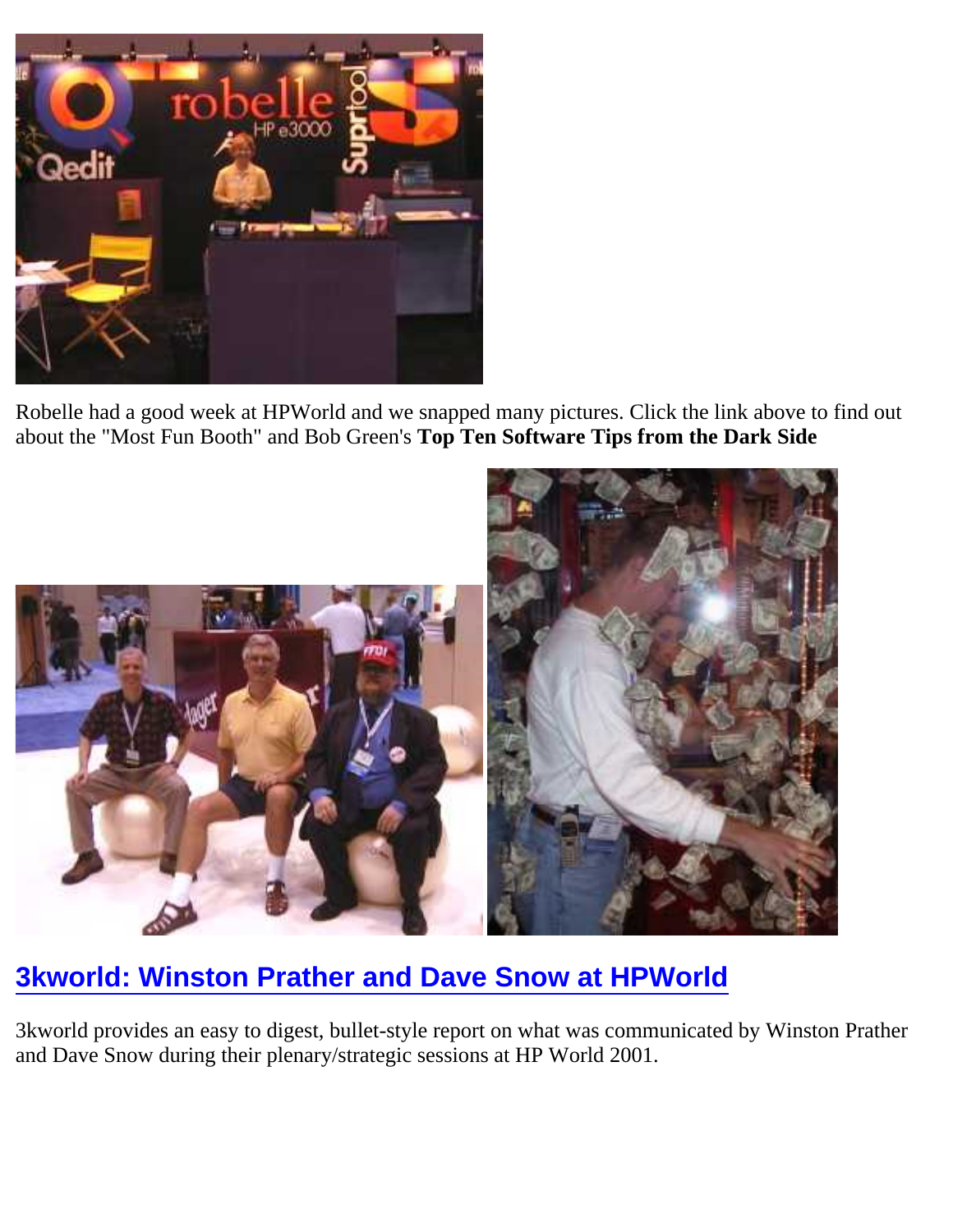#### **Bob Green Session for Summit Users**

Credit unions are gathering in Melbourne Florida Sept 12-14, 2001 to share information on **[Summit's](http://www.summitsite.com/summit/index2.html)** [application package](http://www.summitsite.com/summit/index2.html) and improve their skills. Bob Green of Robelle will be present to give an afternoon session on IMAGE, Suprtool and improved batch processing. [Read one credit union's experiences with](http://www.robelle.com/tips/chartway.html) [Suprtool.](http://www.robelle.com/tips/chartway.html)

## **[3000 Newswire: Ken Paul Starts Consulting Service](http://www.3kworld.com/newsroom.asp?appmode=itemDetail&news_PK=3429)**

After 13 years of providing top-flight support for Adager and the IMAGE database users in the 3000 community, Ken Paul has become an independent consultant offering a variety of services for HP 3000 sites.

## **[HPWorld: Vital-Soft Demos New Product That Uses Suprtool](http://www.vital-soft.com/html/matchpoint.htm)**

Jon Overton announces the "MatchPoint Replication Suite" which allows you to easily replicate a TurboIMAGE database to an SQL environment for business decision support. Two interesting things about MatchPoint are that it can incrementally update the SQL side as your applications modify the TurboIMAGE side, and it uses Suprtool wherever possible to speed the replication process.

## <span id="page-3-0"></span>**HP Tips**

## **[mySQL: Importing HP e3000 Data](http://www.robelle.com/tips/broaden.html#mysql)**

By Neil Armstrong and Aaron Holmes

Recently a friend needed to work with some data in mySQL to test a Web Application. I figured that I could provide some test data from one of our IMAGE databases and use our STExport program (part of the [Suprtool](http://www.robelle.com/support/suprtool) product) to move the data over.

mySQL is an Open Source database that is commonly used as the backend database server for many Web applications for a huge number of Linux and Unix platforms as well as Windows machines.

The source and or binaries can be obtained from [www.mysql.com](http://www.mysql.com/) or [www.sourceforge.net](http://www.sourceforge.net/) and many other download mirrors around the globe.

In order to get started we decided to build a mySQL database that looked like an Image database, building a simple Master dataset and a single detail dataset. The byte type fields in Image were created as char fields. The I2 or J2 fields were created as int fields. The database resided on a small Windows 98 laptop system.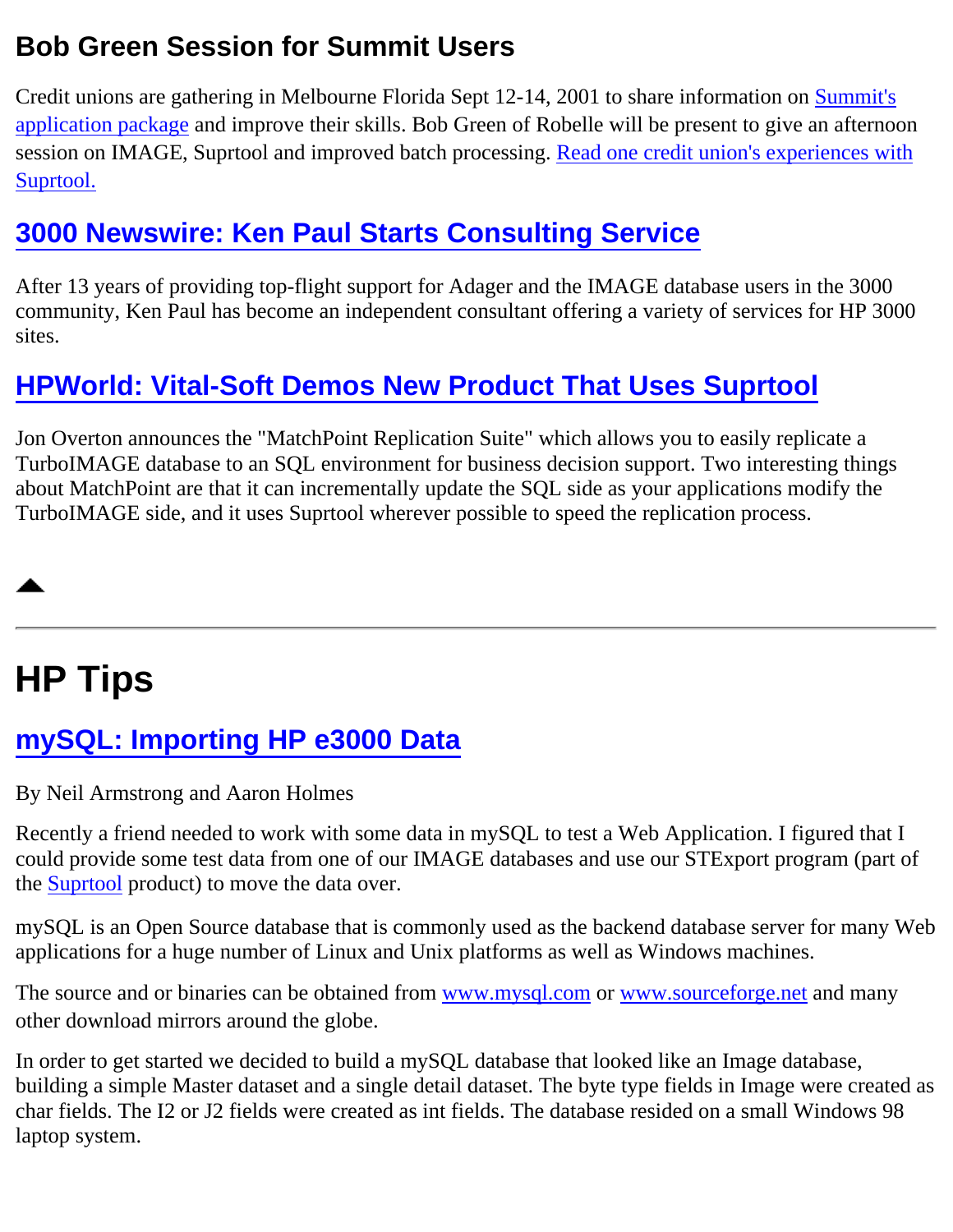Having done this, we extracted data from the 3000 database and used default STExport settings to output a file that was comma delimited, with each field enclosed in quotes.

In investigating how to import data into mySQL, we first tried the mySQLImport program, but it didn't seem as robust and we could not figure out how to tell it what delimiters to use.

In looking at the documentation, we thought that the LOAD\_FILE command might work, but further investigation showed that this command opens the file and returns the contents as a string. This feature is only used by Text and Blob columns of mySQL.

We finally had success with the **LOAD\_DATA** statement after reading the documentation on the mySQL Website at:

```
http://www.mysql.com/doc/L/O/LOAD_DATA.html
```
We quickly tried importing the data with the default STExport settings. However, when we looked at the data, some records were not imported correctly. The records seemed to have the data offset by one field. We found the problem to be records with either quotes or commas in the data. Since these were also our delimiters and seperators we changed the Suprtool and STExport commands to the following:

```
 get m-customer
 out mcust,link
 xeq
 export in mcust
 export quote none
 export delim "?"
 export out mcustexp
 export exit
```
We got rid of the quotes surrounding each field by using the Quote None statement and changed the delimiter to a character that we knew did not exist in our data. In our case we chose the Question Mark.

Importing the data into our table then became a single simple command entered from within Mysql Monitor:

```
 load data infile 'm_customer_file.txt' into table m_customer
 fields terminated by '?';
```
Once we had the basics down for importing the datasets into the mySQL tables, we could then import the entire database into mySQL.

We were able to check the data using the mySQL admin tools, but for more flexible access we installed some PHP scripts for working with mySQL databases.

Overall, we found it relatively easy with STExport to duplicate our production IMAGE database structure and contents in mySQL. Of course, we did do a little studying in two books:

• ["Sams Teach Yourself MySQL in 21 days" by Mark Maslakowski and Tony Butcher, ISBN](http://www.amazon.com/exec/obidos/ASIN/0672319144/) [0-672-31914-4](http://www.amazon.com/exec/obidos/ASIN/0672319144/)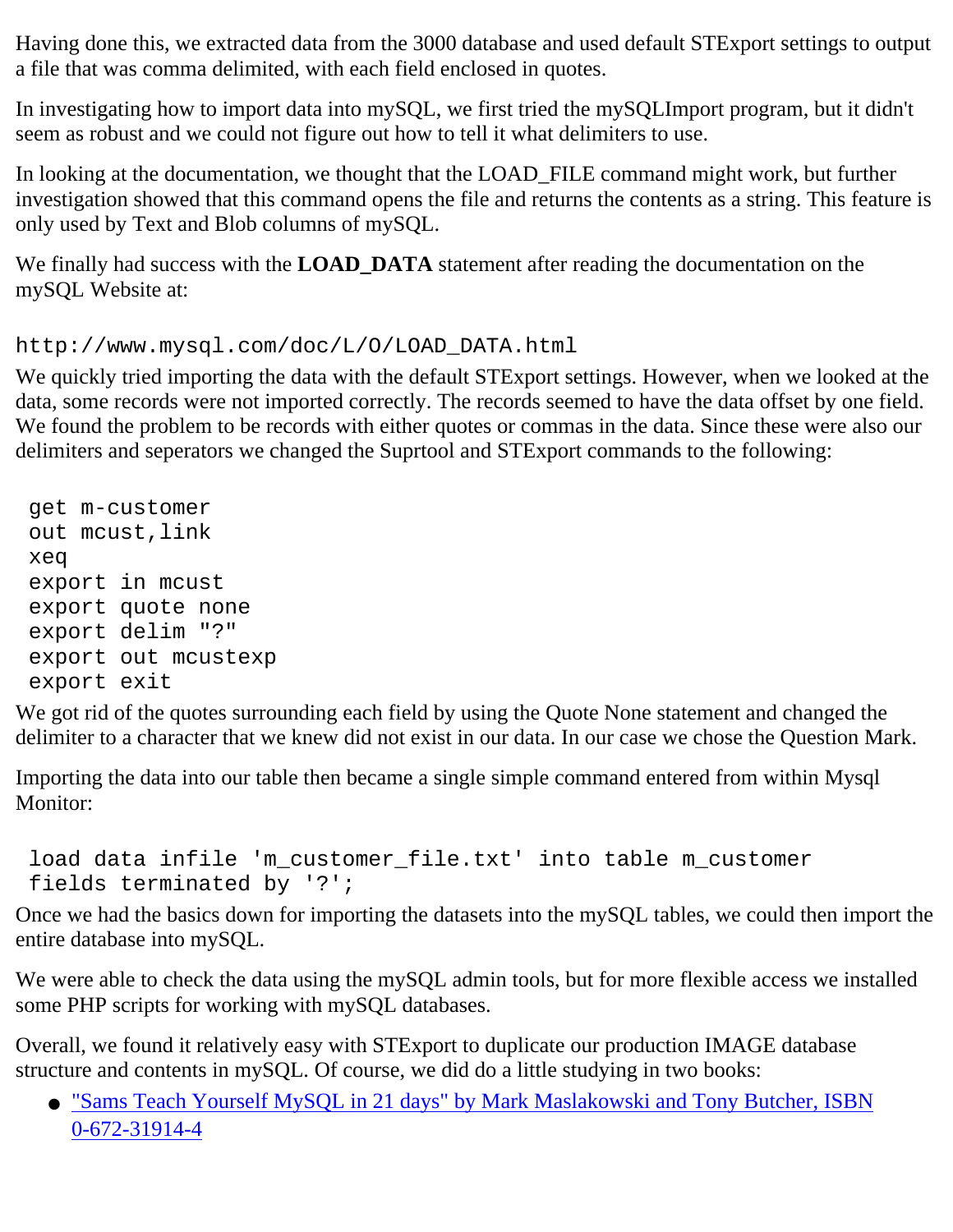["MySQL", by Paul DuBois ISBN 0-7357-0921-1](http://www.amazon.com/exec/obidos/ASIN/0735709211/)

## <span id="page-5-0"></span>**Qedit for Windows Tips**

#### **[Edit Report Layouts By Row and Column](http://www.robelle.com/tips/qwin.html#repdesign)**

Every once in awhile I do some consulting to work on various applications for customers. This helps keep perspective on application programming and how customers use our tools in the real world. While changing the layout of a report written in Cobol (with Suprtool doing the data extraction) the customer was changing their mind about the layout of the report.

To help both the customer and myself write the report, I pasted in the current version of the report and edited the report using Qedit for Windows.

What I found really helpful was that by just turning on the View "Ruler Bar" I could easily see the layout and number of spaces for the Header lines.

Once this portion was designed, I could then use the View "Record Numbers" feature to count the number of lines in the report.

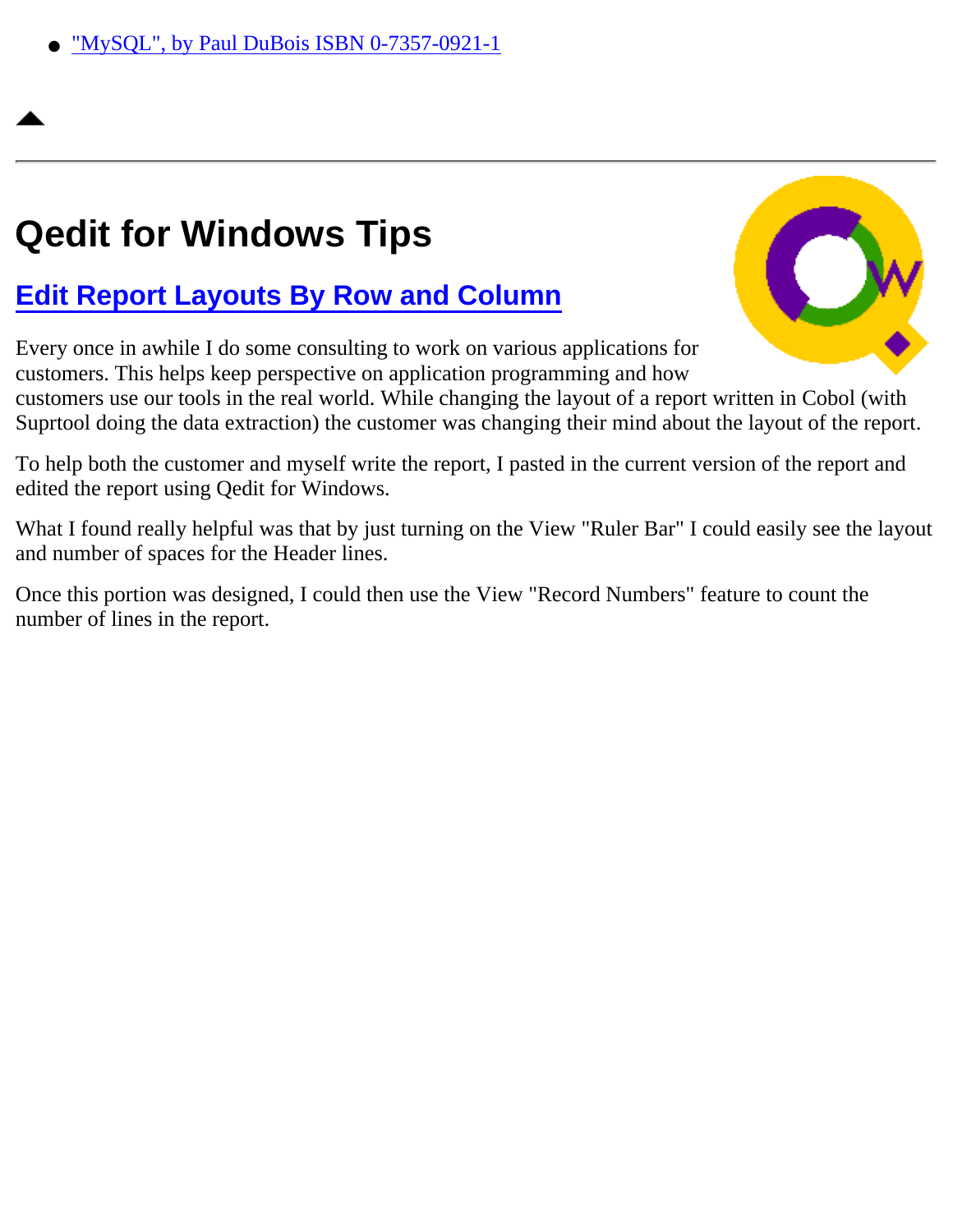| Qedit - [Untitled1]<br>O                  |                                      |                                   |  |
|-------------------------------------------|--------------------------------------|-----------------------------------|--|
| ю<br>File Edit                            | Text Mark View Script Options Window | Help                              |  |
| 回                                         | 40 20 20<br>渹<br>晒                   |                                   |  |
| $\blacksquare$ $\blacksquare$             |                                      |                                   |  |
| 10<br>1                                   | 20<br>30                             | 40                                |  |
| 1                                         |                                      |                                   |  |
| 2 3 4 5                                   |                                      |                                   |  |
|                                           |                                      |                                   |  |
| 6<br>7                                    |                                      |                                   |  |
| 8<br>9                                    |                                      |                                   |  |
| 10                                        |                                      |                                   |  |
| 11<br>12                                  |                                      |                                   |  |
| 13<br>XYZ TRAVEL LTD.<br>14<br>1234 FIRST | ST.                                  |                                   |  |
| 15<br>16                                  | TORONTO, ON CANADA L2H 1L2           |                                   |  |
| 17<br>18                                  |                                      |                                   |  |
| 19                                        |                                      |                                   |  |
| $20\,$<br>$^{21}$                         |                                      |                                   |  |
| $^{22}$<br>23                             |                                      |                                   |  |
| 24<br>25                                  |                                      |                                   |  |
| 26                                        |                                      |                                   |  |
| 27<br>Record<br>28<br>Locator             | Customer Name Pax                    | D<br>Bo                           |  |
| 29<br>30.<br>Phone Bookings               |                                      |                                   |  |
| 31<br>ABC123<br>$3\,2$<br>ABC123          | ARMSTRONG/NEIL<br>ARMSTRONG/CONNOR   | 24 J<br>1<br>$\mathbf{1}$<br>24 J |  |
| 33<br>ABC123                              | ARMSTRONG/ALY                        | 1<br>09A                          |  |
| 34<br>ABC123<br>35<br>ABC123              | ARMSTRONG/NEIL<br>EDWARDS/JANINE     | 1<br>09A<br>1<br>14A              |  |
| 36<br>ABC123<br>37<br>ABC123              | EDWARDS/IAN<br>EDWARDS/KYIV          | 1<br>21A<br>1<br>21 A             |  |
| 38                                        |                                      |                                   |  |

Once I had the design done, I could also test the line spacing and layout by printing the report to the screen and cutting and pasting into Qedit for Windows to insure that everything lined up and the Line counts were correct.

I realize that this is very "old school" but there are still some of us who do high volume, good old data processing and printing reports and using this newfangled Qedit for Windows provided a nice trick for this old programmer.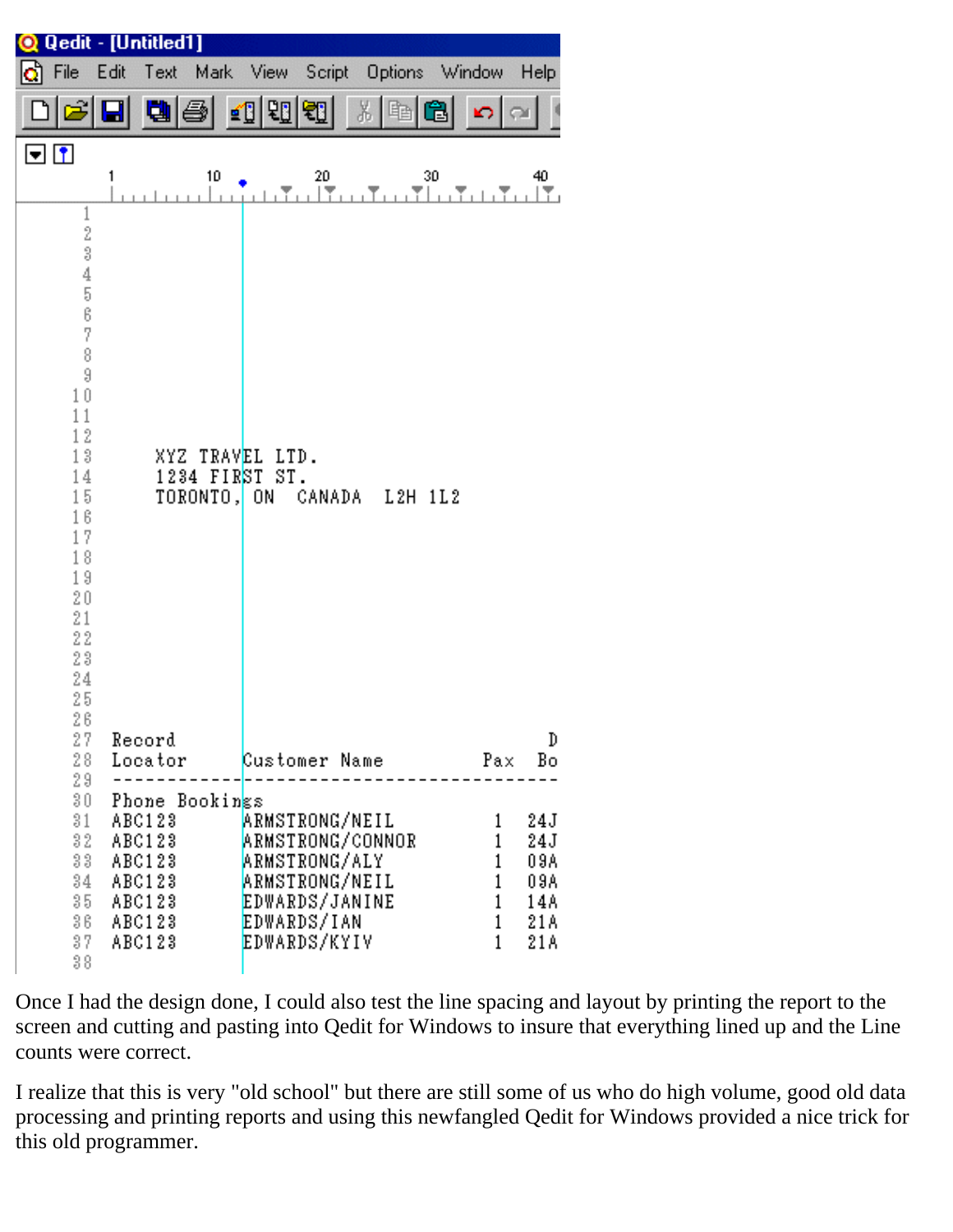## <span id="page-7-0"></span>**Suprtool Tips**

## **[Sync-up Your Master Totals Via Update-From-Table](http://www.robelle.com/tips/upd-from-table.html)**

By Paul Gobes, Technical Support

*Suprtool added the Update-From-Table feature in version 4.4.10. You can read about this flexible new option in [this NewsWire article.](http://www.3000newswire.com/FN-RTechRob-01Jul.html)*

Many applications keep a running total in the master record of all the detail transactions. You can use the latest feature in Suprtool to easily do this.

The following example reads the D-SALES detail set and summarizes the total sales for each customer.

```
 >base store,1,writer
 >get d-sales
 >sort cust-account
 >duplicate none keys total sales-total
 >extract cust-account
 >output summary,link
 >xeq
 >input summary;list standard;x
 Aug 23, 2001 11:56
 CUST-ACCO ST-TOTAL-1
     123 136193+
    4566 723309+
 IN=2, OUT=2. CPU-Sec=1. Wall-Sec=1.
```
Now let's update the master dataset records. Notice the new syntax on the TABLE and the EXTRACT commands.

```
>table t-sales,cust-account,file,summary,data(st-total-1)
>get m-customer
>if $lookup(t-sales,cust-account)
>update
```
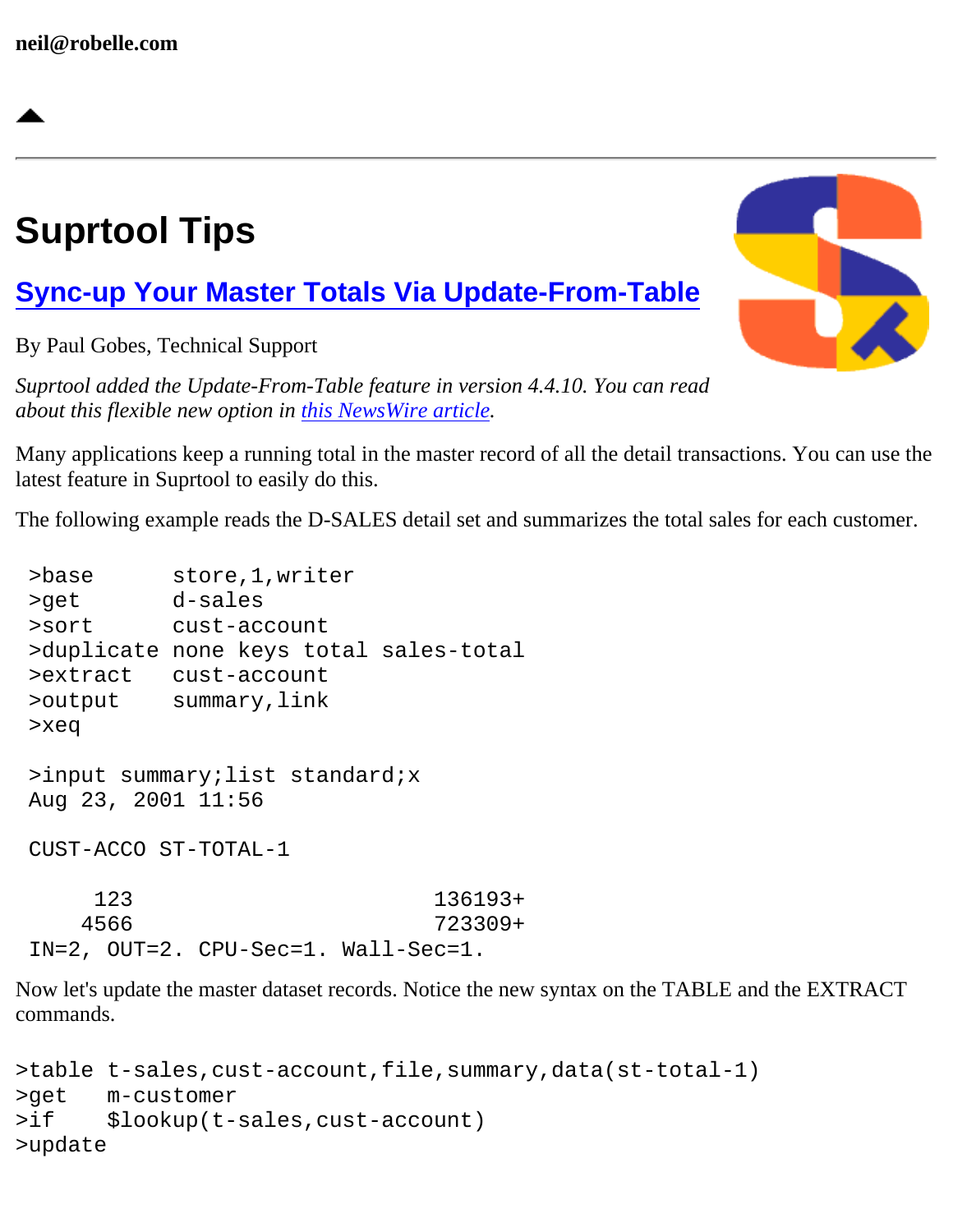```
>extract sales-history = &
   $lookup(t-sales,cust-account,st-total-1)
>xeq
Finally, here is what the Master set records look like:
```
 >g m-customer;ext cust-account,sales-history;l;x >GET M-CUSTOMER (134) >OUT \$NULL (0) CUST-ACCOUNT = 4566 SALES-HISTORY = 723309 >GET M-CUSTOMER (187) >OUT \$NULL (1) CUST-ACCOUNT = 123 SALES-HISTORY = 136193

**paul.gobes@robelle.com**

### **[Convert Leading Spaces to Zeroes](http://www.robelle.com/tips/suprtool.html#leadingzeros)**

Recently a user asked us how to convert leading spaces in an ASCII 'Numeric' field (i.e., Zoned/Display) into leading zeroes.

You can do it in Suprtool, but there is a trick to it. Click the link above to find out how.

## <span id="page-8-0"></span>**Links/Resources**

#### **[Tech Group University: Fall MPE Classes](http://www.techgroupmd.com/)**

The Tech Group University 2001 Fall Semester Catalog and schedule of MPE classes have been published. The catalog now has over 90 MPE related training classes, with over 30 initially on the schedule, including Suprtool and Qedit. Please visit the virtual campus [\(www.TechGroupMD.com](http://www.techgroupmd.com/)) to see which classes might be right for you.

#### **[HP e3000 Jobs: Amos and Associates](http://www.amosassociates.com/)**

Diane Amos has been a recruiter in the HP field since 1986.

## **[3kworld: Robelle is Building a Community](http://www.3kworld.com/newsroom.asp?appmode=itemDetail&news_PK=3538)**

About Robelle and our place in the 3000 community.